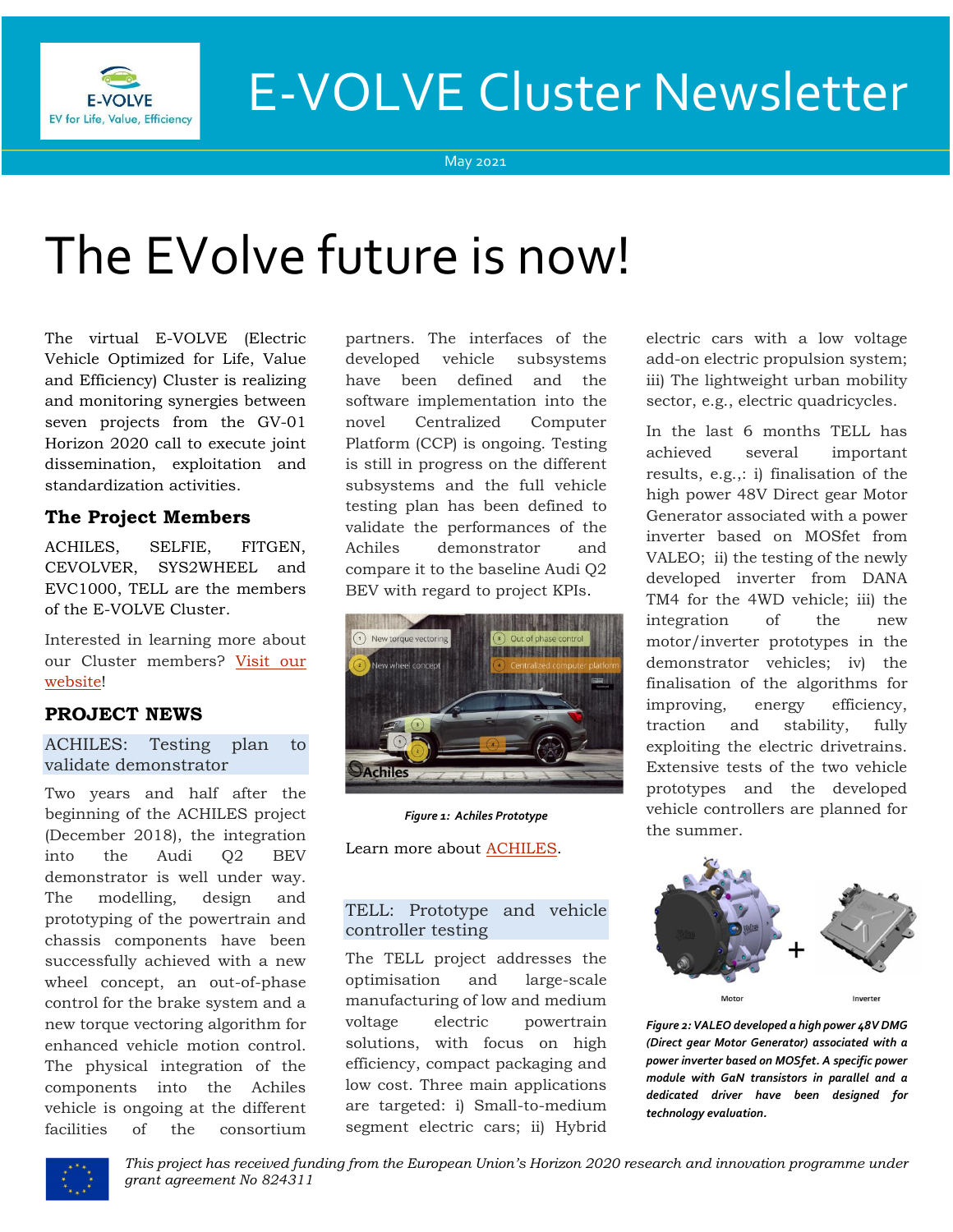



*Figure 3: Power loss reduction achievements for the new inverter by DANA TM4 using state of the art Infineon components.*



*Figure 4: The newly designed motor and inverter from DANA TM4, for the 4WD vehicle demonstrator. The inverter testing recorded a 98.8% of peak and a 97.4% of average efficiencies.*

For more information:

- ➢ Visit our project web page: **https://horizon2020-tell.eu/**
- ➢ Follow us on our LinkedIn page: **www.linkedin.com/company /eu-project-tell**
- ➢ Follow us on Twitter: **@eu\_tell**

Lean more about [TELL](https://www.h2020-evolvecluster.eu/tell-h2020-project)

#### 2 years SYS2WHEEL – despite pandemic good progress

The year 2020 was dedicated to developing components and controls that can be integrated into the demonstrator vehicles. The architectures of the 2 demonstrators are well described in 2 deliverables that can be downloaded via the project's homepage. Another publicly available deliverable deals with control mechanisms for electrified propulsion and energy efficiency analysis of torque of sophisticated torque vectoring controls.

#### In-wheel energy harvester for supplying sensors in the wheels

HiWiTronics has developed a patented system which is able to harvest energy from rotating parts.



*Figure 5: The in-wheel energy harvesting device offers the possibility to transmit signals, sensed in the wheel, with very high data rates to a controller at the chassis.*

#### Implementation of in-wheel e-drive and suspension systems to light commercial vehicle

Implementation of in-wheel e-drive and in-wheel suspension systems to light commercial vehicles brings substantial benefits. Reducing the number of powertrain components and parts of conventional suspension system provide extra space for additional battery pack or for the storage. Thanks to those modular systems, reducing the vehicle complexity and mass production cost becomes easier to reach. Moreover, novel design for torque vectoring and advanced control algorithms, which collects data via sensors equipped to the wheels, are required to control inwheel e-drive system.

It is crucial to identify which parts carry over from donor vehicle (green) and which ones are new (red) or need to be modified. Visual Bill of Materials (BOM) studies are performed after the alignment of

the location of in-wheel e-drive and suspension systems. Finally, the visual BOM as shown in the following figure is used as a reference for further design and implementation activities.



*Figure 6: The visual BOM*

Learn more about [SYS2WHEEL.](https://sys2wheel.eu/)

#### SELFIE: Towards the finalization of the battery pack CAD design and safety concept

The project is now in its 3rd year of research and despite challenges in light of Covid-19 pandemic, the Consortium made great efforts over the past months to keep the project on track. While the battery pack CAD design (see Fig. 7) is going to be finalised by end of May and the first components are ready for prototyping, a functional safety concept for the SELFIE battery system has been elaborated.



*Figure 7: CAD drawing of SELFIE battery pack with cradle*

The most important hazard for the battery system is the emersion of gas, emergence of fire or explosion of the battery because of overheating issues. In addition, there is a risk of electrocution and the unexpected loss of traction in

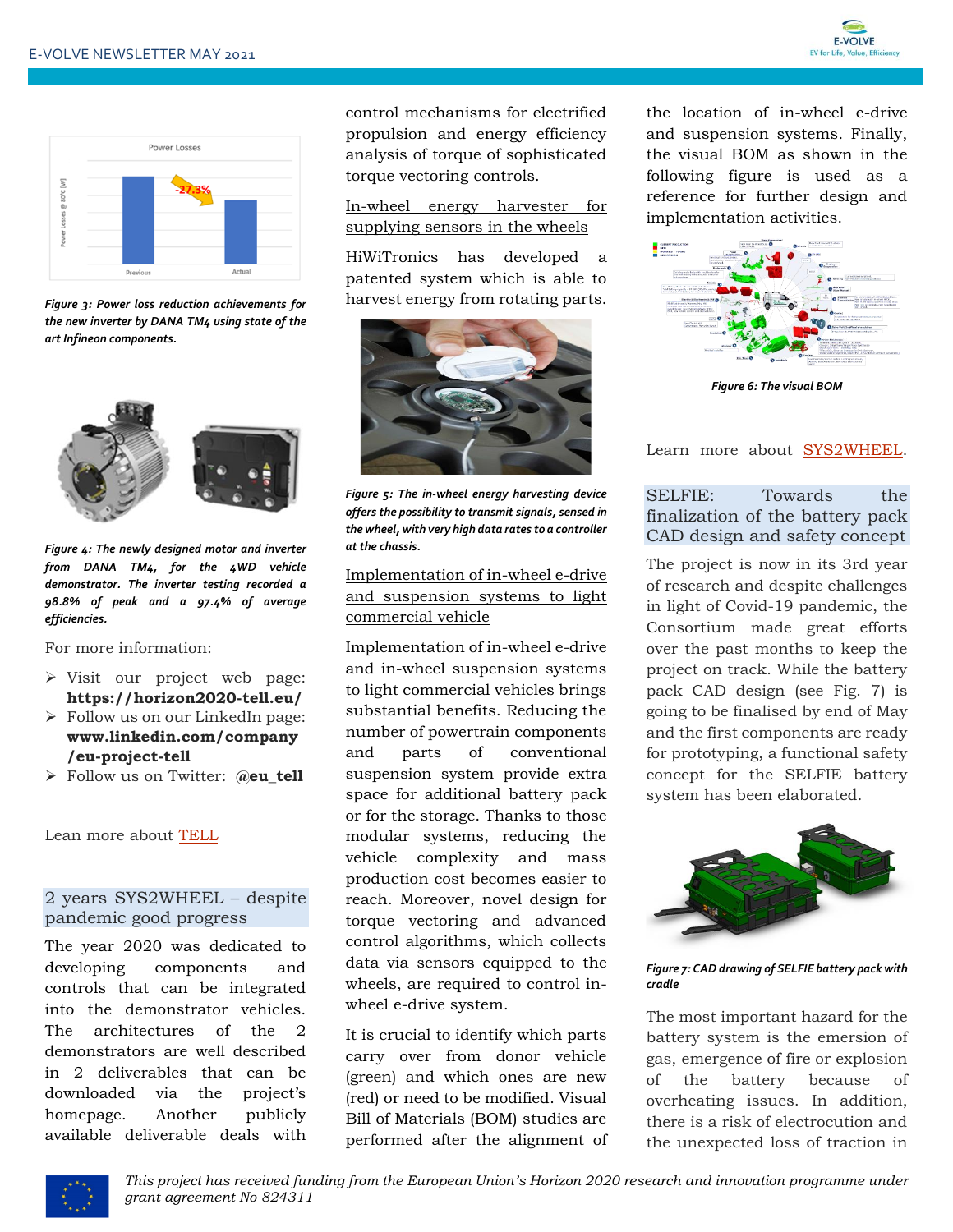

specific driving situations. Therefore, one major challenge in the SELFIE project is to make sure that critical parameters of the battery system stay within demanded safety limits. The Hazard analysis and risk assessment (HARA) based on ISO 26262 has defined the safety goals and the corresponding Automotive Safety Integrity Level (ASIL). The next step will be the finalisation of the technical safety concept.

Thermal management system development for fast charging is one of the key aspects of this project. Considerable development has been made on the design of the advanced cooling system and includes prototype development and testing in the coming months.

These developments will pave the way for battery pack assembly with thermal management system and finally vehicle integration and testing in a demonstrator vehicle in the later phase of the project.

Learn more about [SELFIE.](https://eu-project-selfie.eu/)

#### H2020 FITGEN project midterm results

FITGEN has now completed the Project Month 28th in April 2021. The inverter, e-motor, transmission, cooling and control systems' development phases have been successfully completed, and the prototype #1 of the full functioning e-axle has been delivered. The first assessment of the e-axle performance shows that FITGEN is overperforming in many areas, with respect to the KPIs identified at proposal level. In detail:

- the FITGEN motor power density is expected to exceed the initial target of 5.0 kW/kg by 4%, realizing 5.2 kW/kg and 24.5 kW/l;
- the FITGEN motor speed is expected to exceed the initial target of 18,000 rpm by 28%, realizing 23,000 rpm of max. speed and sustaining 27,600 rpm of overspeed;
- the FITGEN inverter power density is expected to exceed the initial target of 25 kW/l by more than 4%, realizing a value above 26  $kW/1$ .

Now the e-axle is approaching the testing phase. Its performance will undergo full qualification in the drive lab of the Austrian Institute of Technology; subsequently the eaxle will be shipped to Torino, where the Centro Ricerche FIAT will proceed with its integration in the FIAT 500-electric vehicle demonstrator and test its performance in type approval and real-world driving conditions.





*Figure 8: FITGEN Prototype #1 (transmission and motor-inverter group, stand-alone and mounted on the test-bench, courtesy of FITGEN consortium).*

Learn more about [FITGEN.](https://www.fitgen-project.eu/)

#### EVC1000: European Projects in Green Vehicles at SAE WCX 2021

On 13 April 2021 several European projects have presented their results on the Special Session "Electric Vehicle Drivetrain Dynamics" organized by Riccardo Groppo (ideas & Motion) and Valentin Ivanov (TU Ilmenau) at SAE WCX 2021. The speakers from three Horizon 2020 projects EVC1000, FITGEN, and XILforEV as well as from General Motors and Mississippi State University outlined advanced technologies in the field of drivetrain components.

In particular, Hong et al. (General Motors) discussed the problem of torque ripples in electric vehicle drive and measures for minimization their negative impact. Lehne et al. (H2020 project XILforEV) presented new fail-safe control strategy for brake blending control. Armengaud et al. (H2020 project EVC1000) introduced performance- and safety-related benefits of integrated corner solutions for electric vehicles with in-wheel motors. De Gennaro et al. (H2020 project FITGEN) presented a novel design of the liquid cooling system for e-axle / e-motor. Liu